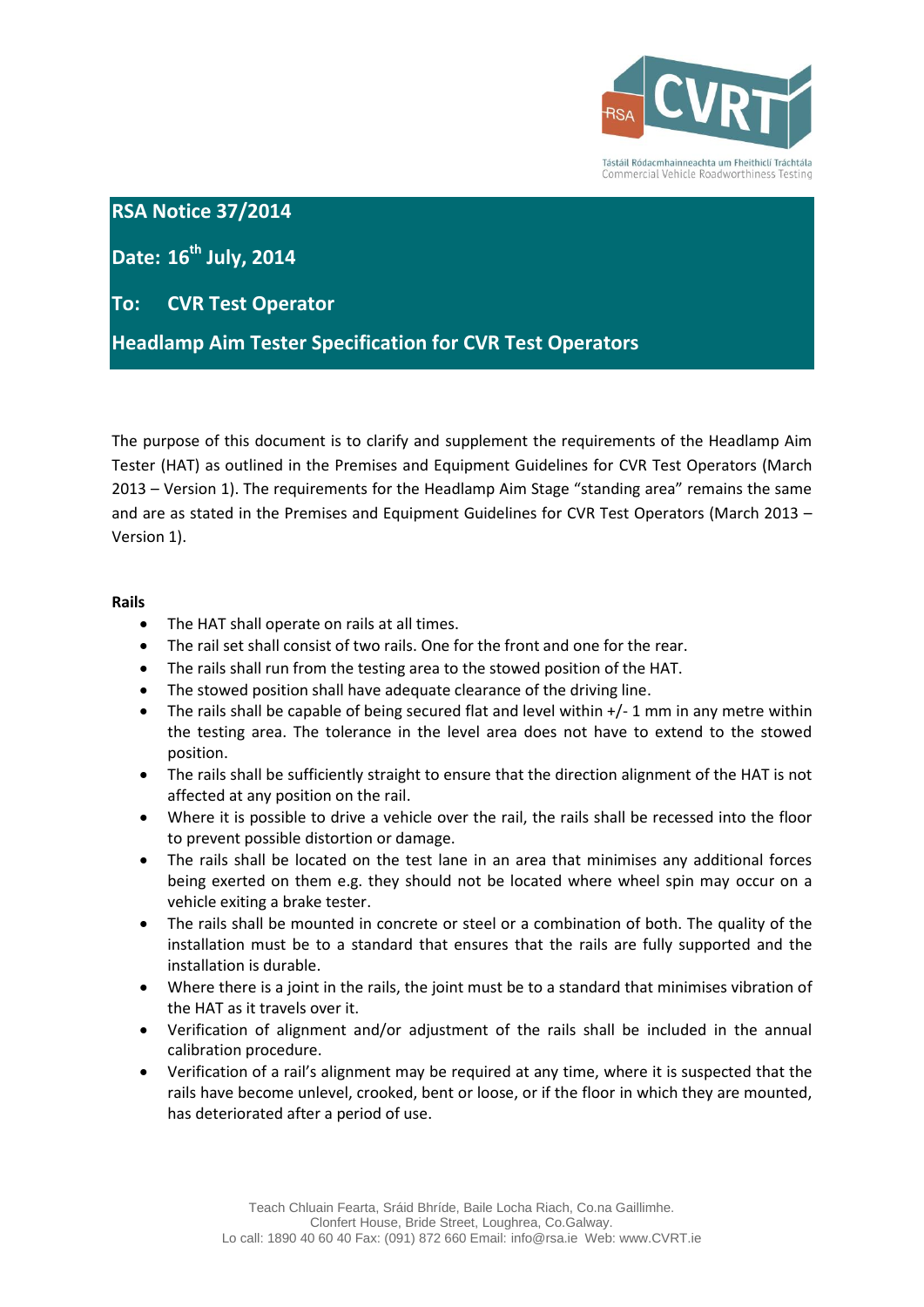### **Lens Assembly**

- The lens assembly shall be adjustable vertically on a rigid rotatable pillar so that the centre of the lens can be set to any height between 250mm and 1220mm above the light test area floor. It shall be capable of holding the set position until it is intentionally adjusted by the user.
- The mounting for the lens assembly must ensure smooth running with a rigid vertical guidance system.
- The rotatable pillar shall be of extruded metal (or of construction with a similar rigidity) with a formed vertical guidance track that shall be a component of the lens assembly guidance system. It shall rotate smoothly and be mounted within a rigid mechanism to ensure that the alignment of the lens assembly with respect to the vehicle is not affected by movement of the HAT along the rails, within the testing area.
- A counterweight mechanism shall be integrated into the pillar to ensure the aligning process of the lens assembly in the vertical adjustment is a single touch movement so as not to affect the rotation adjustment.
- A laser alignment head shall be fitted to enable the HAT to be accurately aligned with the longitudinal axis of the vehicle. The mechanism must be adjustable only with tools suitable for use in the calibration process. Accuracy of this alignment must be checked at least annually or at intervals recommended by the equipment provider.
- The apparatus shall have the necessary adjustable components to compensate for the effect of any wear. Particularly the alignment laser, vertical guidance mechanism, rotation mounting and carriage axles. It shall not be possible to change this adjustment without tools.
- The lens assembly shall be capable of rotating in the horizontal plane and when correctly aligned it shall be capable of holding the set position until it is intentionally adjusted by the user.
- The lens shall be to a standard that the quality of the image on the aiming screen matches the image projected on a distant aiming screen, as outlined in ISO10604.
- The lens shall be capable of retaining the standard of the image at variable focal lengths created by differing headlamp system designs e.g. by the use of a Fresnel Lens.

### **Aiming Screen**

- The aiming screen shall be positively located within the HAT and adjustable only with tools that may be necessary during calibration. Attachment by adhesive is not acceptable as adjustment, either vertical or horizontal.
- The aiming screen should, at minimum, be marked at its centre point. The centre point may be marked by crosshairs or a single dot that does not affect accuracy or ability of the image sensors reading.
- A fixed camera using image sensors with the ability to read standard and modern type headlamp bulbs, including LED / HID must be fitted, such as a CMOS camera or equipment using technology with equivalent capabilities.
- The measured range of the pitch and direction cover at a minimum, + 2% to 6% in pitch and + / - 10% in direction.
- The HAT must have the ability to read up to 200 lux light intensity (125 K Candela).
- Measurement values must be repeatable to within an accuracy of  $+/- 0.1\%$  in pitch and  $+/-$ 0.2% in direction.
- The HAT must be set up for measuring right hand drive headlamps i.e. for vehicles that drive on the left hand side of the road. The pass / fail limits applied by the HAT should match the limits applied by the RSA. This should include both above and below 850mm categories.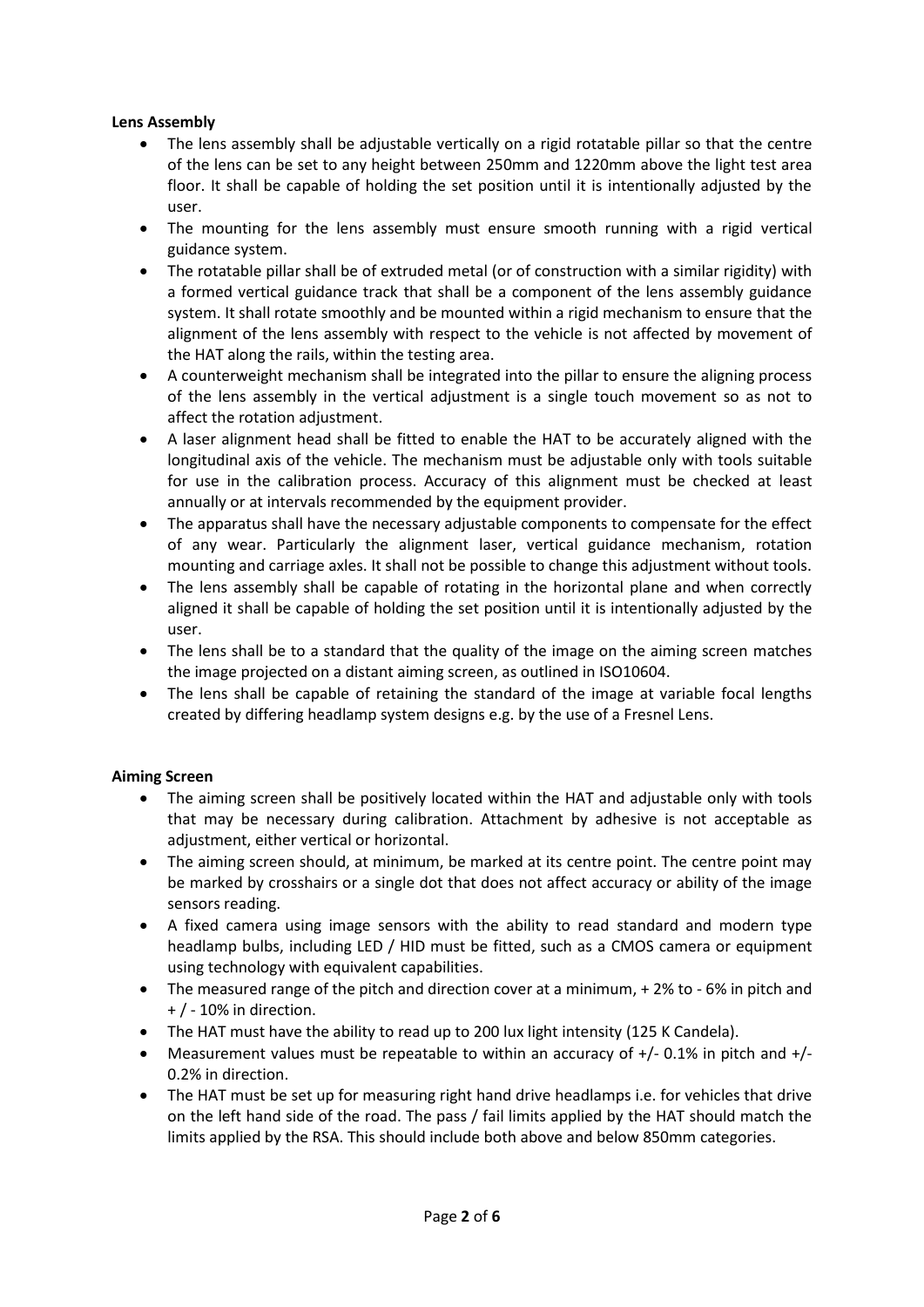#### **Connection to CoVIS**

- Where a HAT cannot directly receive test orders from CoVIS, a host PC must be provided to communicate between the HAT and CoVIS.
- The HAT or its host must have the capability to receive test orders transmitted by CoVIS and return test results to CoVIS using a secure common industry standard interface such as the ASA network (see example in Appendix 1 below).
- The HAT shall have the capacity to electronically transmit test measurement values for both pitch and direction in gradient percent (%) i.e. it must transmit the actual measurement values and not just a calculated result.
- The HAT must be capable of providing separate values for Dipped Beam, Main Beam / Auxiliary and Fog Lights for both left and right lights.
- The measurement returned must provide a value for Pitch and Direction for Dipped Beam, Main Beam / Auxiliary Lights and a value only for pitch on Fog Lights.
- The HAT or its host PC must have the capability to send test result back to CoVIS using a secure common industry standard interface such as the ASA network (see example in Appendix 1 below).
- The unit of measurement returned will contain the value in % and comply with measurements as set out in ISO 10604 and its amendments.
- The HAT must provide a start and end date / time for each test.
- The HAT must provide the Serial Number of the Equipment used for each test.
- Limits must be set to at least 1 decimal place for pitch and direction in a percentage unit.

#### **Documentation/Identification**

- The HAT shall have a durable identification mark on the exterior showing the make, model and serial number.
- The manufacturer of the HAT shall provide a clear and easy to understand user manual, written in English and available at any time to the test centre, which shall explain how it operates, including the function of each aspect of the HAT.
- The manufacturer of the HAT shall provide a recommended maintenance procedure.

### **Calibration of HAT**

- The manufacturer of the HAT shall, if requested, provide a technical handbook in English with a description of the calibration technology for review by the RSA.
- The calibration procedure shall match the manufacturer's recommendation.
- For an initial set up, the installer shall provide a calibration certificate.
- A competent person shall calibrate the equipment every 12 months, or more frequently if required, using calibration equipment as specified by the HAT manufacturer.
- A condition report on the HAT shall be carried out at 12 month intervals (this can be combined with calibration) or if the HAT is potentially damaged in any way e.g. struck by a vehicle or knocked over.
- Calibration certificates shall be scanned and uploaded to CoVIS and kept for at least 1 year.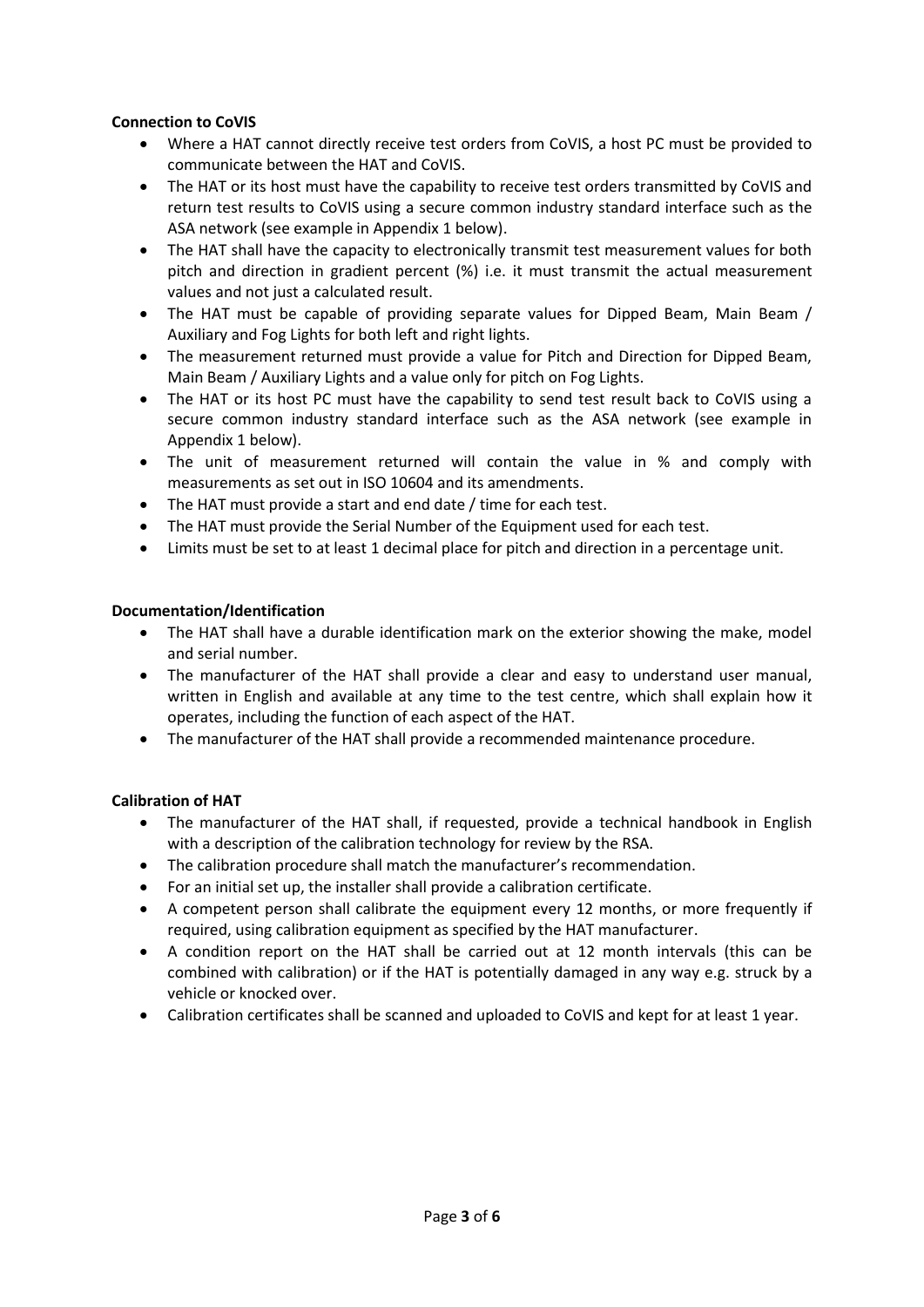#### **Appendix 1 - XML file as specified by CoVIS**

<?xml version="1.0" encoding="ISO-8859-1" standalone="no" ?> <!DOCTYPE RESULTS SYSTEM "awnres.dtd"> <!-- Created 19.06.2014 09:38:27 with AWNX32.dll Version 1.6.0 Build 45 --> <RESULTS> <RESULTSHEADER> <COUNTRY> <REGULATION>IRELAND</REGULATION> <LANGUAGE>ENGLISH</LANGUAGE> </COUNTRY> <CUSTOMER> <!-- Kundeninformation --> <NAME> </NAME> <ADDRESS>44 High Road</ADDRESS> <ZIP>N1</ZIP> <CITY></CITY> <TEL>0123456789</TEL> <FAX></FAX> <CUSTNO>JR1234</CUSTNO> <ORDER>70001165</ORDER> <EMAIL></EMAIL> </CUSTOMER> <VEHICLE> <IDENT> <!-- Fahrzeuginformation --> <REGISTRATION>10-X-27312</REGISTRATION> <MANUFACTURER>Renaxlt</MANUFACTURER> <MODEL>MISTER</MODEL> <KEY2></KEY2> <KEY3></KEY3> <VIN>VF1FDC1Lxxxxxxxxx</VIN> <FUEL1>PETROL</FUEL1> <EMISSIONCODE></EMISSIONCODE> <PRODUCTIONDATE></PRODUCTIONDATE> </IDENT> <DATA> <ODOMETER></ODOMETER> <REGISTRATION\_DATE>02/07/2010</REGISTRATION\_DATE> </DATA> </VEHICLE> </RESULTSHEADER> <RESULT OBJECT="HEAD\_LIGHT"> <TITLE>Scheinwerfertest</TITLE> <HEADER> <EQUIPMENT TYPE="CONTROL"> <TITLE></TITLE> <MANUFACTURER>XXXX</MANUFACTURER> <MODEL>XXXXXXXX</MODEL> <VERSION>V X.X.X</VERSION> </EQUIPMENT> <EQUIPMENT TYPE="LIGHT"> <TITLE>Lite</TITLE> <MANUFACTURER>XXX</MANUFACTURER> <MODEL>XXXXX</MODEL> <VERSION></VERSION> <SERIAL\_NO>012345</SERIAL\_NO> </EQUIPMENT> <START\_TEST>19/06/2014 9:38</START\_TEST> <END\_TEST>19/06/2014 9:38</END\_TEST> <COUNTRY> <REGULATION>IRELAND</REGULATION> <LANGUAGE>ENGLISH</LANGUAGE> </COUNTRY> </HEADER> <SECTION OBJECT="LOW\_BEAM"> <TITLE>Abblendlicht</TITLE> <STEP OBJECT="VERTICAL\_POSITION"> <TITLE>Vertikal</TITLE> <MEAS OBJECT="ALIGMENT" LOC="LEFT"> <TITLE>Nickwinkel links</TITLE> <VALUE UNIT="%">- 1.5</VALUE> </MEAS> <MEAS OBJECT="ALIGMENT" LOC="RIGHT">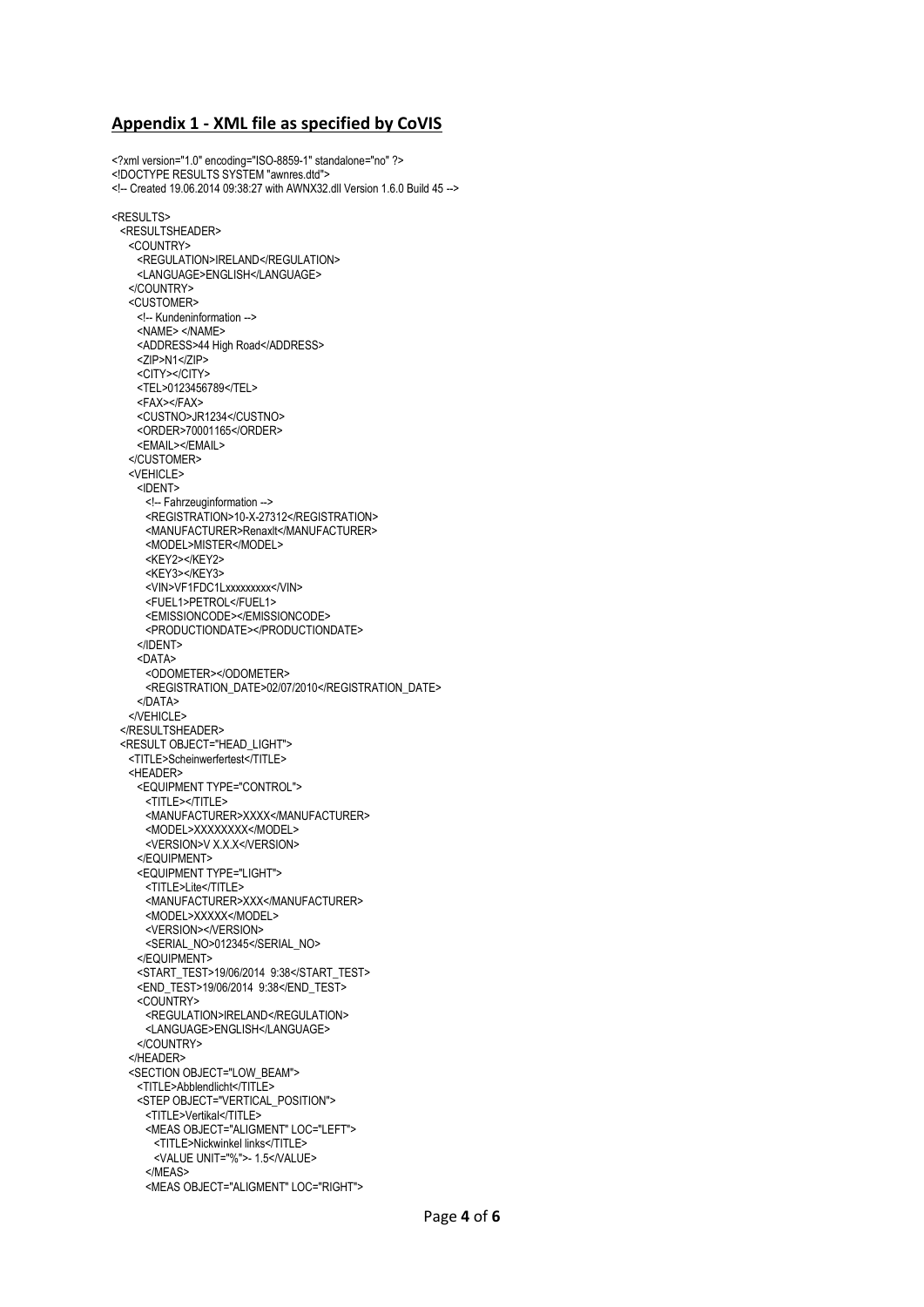```
 <TITLE>Nickwinkel rechts</TITLE>
   <VALUE UNIT="%">-1.5</VALUE>
   </MEAS>
 </STEP>
 <STEP OBJECT="HORIZONTAL_POSITION">
   <TITLE>Horizontal</TITLE>
   <MEAS OBJECT="ALIGMENT" LOC="LEFT">
    <TITLE>Knickpunkt X links</TITLE>
    <VALUE UNIT="%">- 0.4</VALUE>
   </MEAS>
   <MEAS OBJECT="ALIGMENT" LOC="RIGHT">
    <TITLE>Knickpunkt X rechts</TITLE>
   <VALUE UNIT="%">-0.4</VALUE>
   </MEAS>
 </STEP>
 <MEAS OBJECT="ILLUMINATION" LOC="LEFT">
   <TITLE>Beleuchtungstärke links</TITLE>
   <VALUE UNIT="LUX"> 8</VALUE>
 </MEAS>
 <MEAS OBJECT="ILLUMINATION" LOC="RIGHT">
   <TITLE>Beleuchtungstärke rechts</TITLE>
   <VALUE UNIT="LUX"> 8</VALUE>
 </MEAS>
 <SUMMARY>
   <TITLE>Gesamtergebniss Abblendlicht</TITLE>
   <MEAS OBJECT="LOW_BEAM" LOC="LEFT">
    <TITLE>Abblendlicht links</TITLE>
    <VALUE RESULT="1">Korrekt</VALUE>
   </MEAS>
   <MEAS OBJECT="LOW_BEAM" LOC="RIGHT">
    <TITLE>Abblendlicht rechts</TITLE>
    <VALUE RESULT="1">Korrekt</VALUE>
   </MEAS>
 </SUMMARY>
</SECTION>
<SECTION OBJECT="HIGH_BEAM">
 <TITLE>Fernlicht</TITLE>
 <STEP OBJECT="VERTICAL_POSITION">
   <TITLE>Vertikal</TITLE>
   <MEAS OBJECT="ALIGMENT" LOC="LEFT">
    <TITLE>Hotspot Y links</TITLE>
   <VALUE UNIT="%">- 1.8</VALUE>
   </MEAS>
   <MEAS OBJECT="ALIGMENT" LOC="RIGHT">
    <TITLE>Hotspot Y rechts</TITLE>
    <VALUE UNIT="%">- 1.9</VALUE>
   </MEAS>
 </STEP>
 <STEP OBJECT="HORIZONTAL_POSITION">
   <TITLE>Horizontal</TITLE>
   <MEAS OBJECT="ALIGMENT" LOC="LEFT">
    <TITLE>Hotspot X links</TITLE>
    <VALUE UNIT="%">- 3.9</VALUE>
   </MEAS>
   <MEAS OBJECT="ALIGMENT" LOC="RIGHT">
    <TITLE>Hotspot X rechts</TITLE>
   <VALUE UNIT="%">- 4.0</VALUE>
   </MEAS>
 </STEP>
 <MEAS OBJECT="ILLUMINATION" LOC="LEFT">
   <TITLE>Beleuchtungstärke links</TITLE>
   <VALUE UNIT="LUX"> 3</VALUE>
 </MEAS>
 <MEAS OBJECT="ILLUMINATION" LOC="RIGHT">
   <TITLE>Beleuchtungstärke rechts</TITLE>
   <VALUE UNIT="LUX"> 3</VALUE>
 </MEAS>
 <SUMMARY>
   <TITLE>Gesamtergebniss Fernlicht</TITLE>
   <MEAS OBJECT="HIGH_BEAM" LOC="LEFT">
    <TITLE>Fernlicht links</TITLE>
    <VALUE RESULT="3">Links</VALUE>
   </MEAS>
   <MEAS OBJECT="HIGH_BEAM" LOC="RIGHT">
    <TITLE>Fernlicht rechts</TITLE>
    <VALUE RESULT="3">Links</VALUE>
```